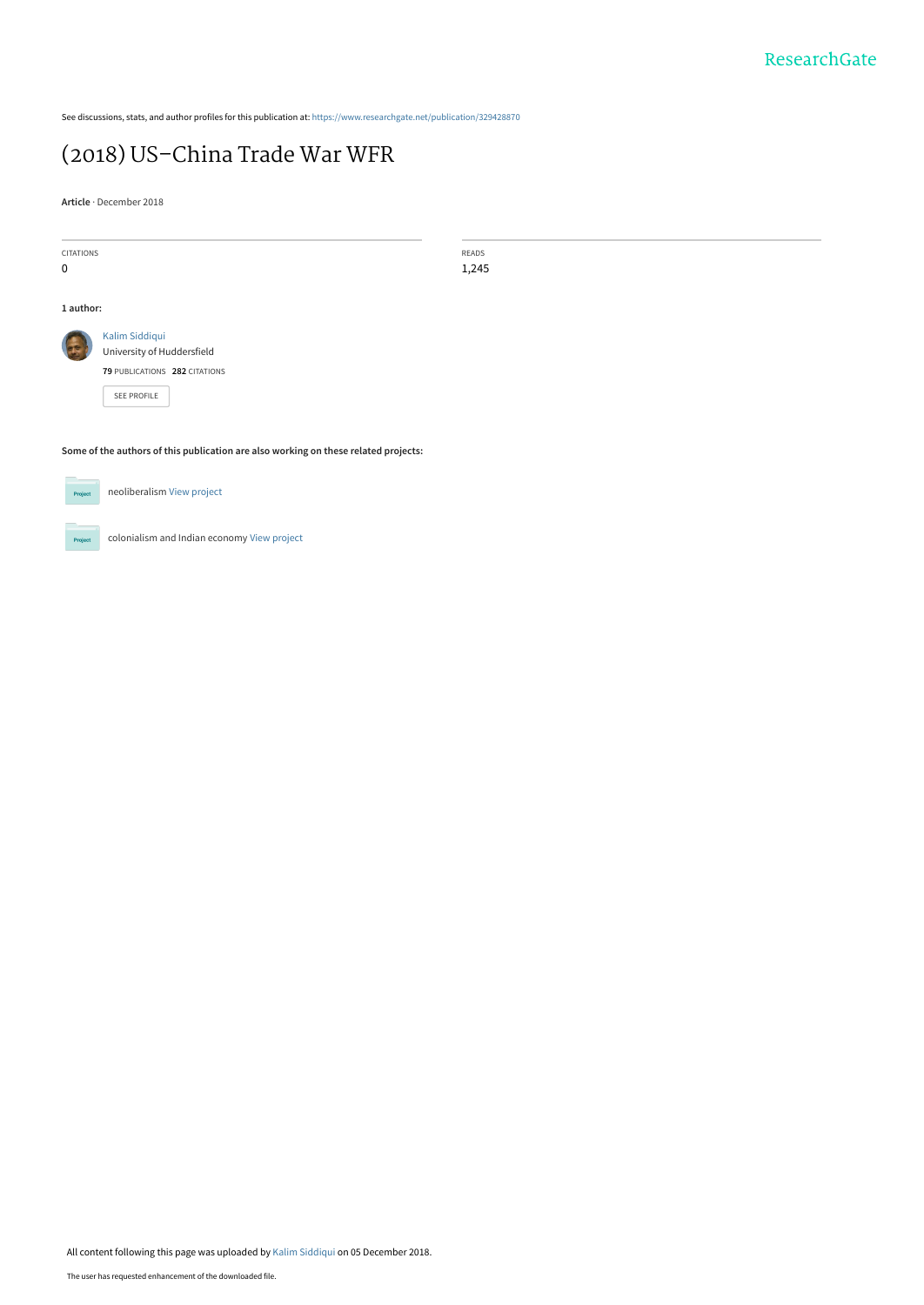## **U.S.–China Trade War:** The Reasons Behind and its Impact on the Global Economy

BY KALIM SIDDIQUI

**This article attempts to provide a deeper explanation for the United States' trade imbalances, which U.S. President Donald Trump has cited as a pretext to impose tariffs and catastrophic retaliatory measures while ignoring the structural weakness of the U.S. economy itself. Such unilateral action has a profound impact on the global economy and institutions such as the WTO.** 

nitially, Trump targeted imports of steel and aluminium from several key trade partners, including the European Union and South Korea, and just recently, he imposed another nitially, Trump targeted imports of steel and aluminium from several key trade partners, Including the European Union and South series of protectionist measures that went beyond any previously seen in the post-war period. The reasoning given for imposing such high tariff duties is the U.S.' perception of the "unfair" trade practices currently being enacted by China. China responded to this by adopting a tit-for-tat strategy of imposing tariffs on selected U.S. products. Since August this year, both countries have together imposed tariffs on \$100 billion worth of goods and which will almost certainly escalate further with increased trade retaliation (Guardian, 2018).

An ongoing trade war between the U.S. and China would adversely affect global economic growth, and their unilateral actions on trade apparently seem to be designed to bypass the rules set by the WTO, and could thus have a serious



impact on global trade and governance. It seems clear that the U.S. is purely diverting attention from its own structural problems, and which are ultimately themselves responsible for imbalances in trade. President Trump, however, is attempting to establish a (probably erroneous) link between rising U.S. imports and the decline in its manufacturing industries.

 The recent increase in import tariffs by the U.S. in its steel and aluminium sectors is claimed to be an important step towards helping its domestic steel and aluminium industries. President Trump imposed import duties of 25% on steel and 10% on aluminium by invoking the Trade Expansion Act of 1962 that allows for the protection of domestic industries on the grounds of national security (Guardian, 2018). However, this act is in clear violation of the WTO's multilateral trade rules – which the U.S. leadership itself help to negotiate – where then U.S. agreed that developing countries could reduce their import tariffs by a small proportion compared to more advanced economies worldwide (Siddiqui, 2016a).

This principle of non-reciprocity was accepted as the basis for tariff cuts at the WTO's Doha Round negotiations (Siddiqui, 2015a). This unilateralism is seen as discriminatory against a number of countries that includes China, and which is a clear violation of WTO rules. It is inconsistent with the provisions of the WTO's Dispute Settlement



The recent increase in import tariffs by the U.S. in its steel and aluminium sectors is claimed to be an important step towards helping its domestic steel and aluminium industries.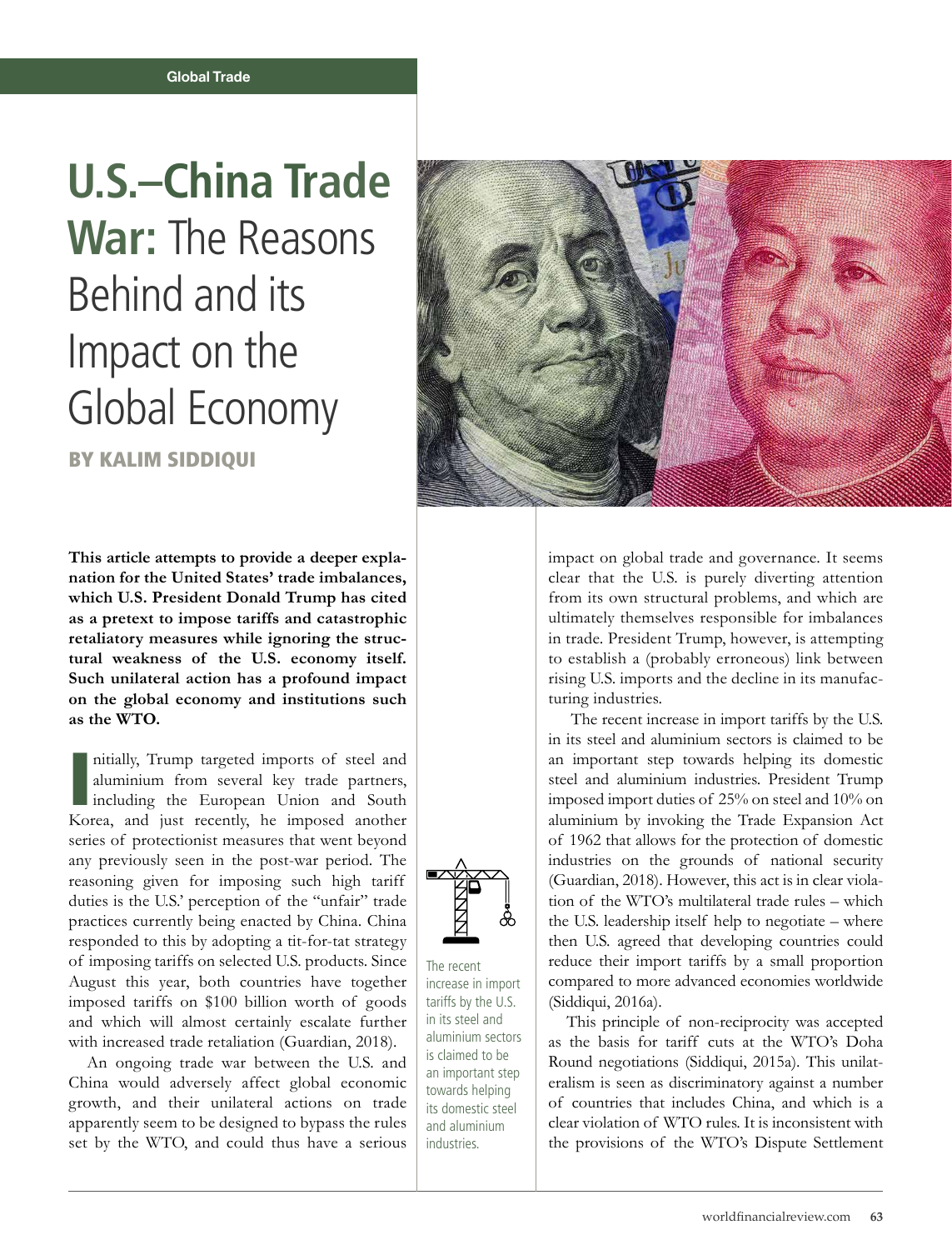Understanding (DSU). Article 23(a) of the DSU is obligatory for every member, who is advised that rather than make a judgement on other acts, their grievances must instead be taken directly to the DSU. The WTO's dispute settlement process has sole authority to adjudicate in, and to resolve, any dispute between members (WTO, 2015).

Ironically, it is China that seems to be most interested in restoring and saving the tattered economic order. The U.S. has witnessed a sudden reversal of its fortunes that to a large extent were brought about by a number of factors including its engagement with an open economic order, and also by giving further concessions to its own large corporations and its pursuit of the policy of deregulation, rather than providing incentives to big corporations to invest locally in more productive sectors of the economy and to create jobs.

Economic theory holds that trade surpluses are a sign of an undervalued currency (Siddiqui, 2016b; also see Siddiqui, 1998). During the Presidential election campaign, Trump repeatedly accused China of pursuing unfair trade practices through currency manipulation, subsidies and stealing intellectual property rights from U.S. companies. However, after becoming President, Trump did not speak about the fact that the Chinese yuan has risen 8.6% against the U.S. dollar since January 2017. Indeed, since Trump took over, U.S imports from China have increased from \$463 billion in 2016 to \$506 billion in 2017. As a result, the trade deficit has widened from \$347 billion in 2016 to an all-time high of \$375 billion in 2017 (McBride, 2017). That means that China accounts for nearly half (43.6%) of America's total trade deficit with the entire world.

Concern about China's trade policy was also apparent during the Obama administration. The U.S. has for some time been reviewing policy options as



Since **Trump** took over, **U.S imports from China have increased from \$463 billion in 2016 to \$506 billion in 2017.** As a result, the trade deficit has widened from \$347 billion in 2016 to an all-time high of **\$375 billion in 2017**.

to how to deal with China's growing economic power, and questions were raised in Congress about the need for a shift in U.S. policy towards China. For instance, in 2017, the U.S. Trade Representative to Congress stated that "It seems clear that the United States erred in supporting China's entry into the WTO on terms that have proven to be ineffective in securing China's embrace of an open, market-oriented trade regime".

The present trading system began to emerge at the end the Second World War when representatives of 44 countries, largely from Europe, North America and Latin America, met in Bretton Woods in the U.S. to lay the foundation of a new international economic order suitable to the new world leader, i.e., the US. Moreover, one of the most important tasks was to create a system, which could reduce the tension between countries by increased trade and economic cooperation among capitalist countries (Siddiqui, 2018a). The governments of the developed economies then prioritised higher levels of employment, and a number of further measures were undertaken to improve the living conditions of the populace. The period between 1950 and 1972 was known as the "Golden Age of Capitalism", when average incomes in North America, Europe and Japan grew at a faster rate than they had for over the past century.

In the 1980s and the 1990s, trade and investment policies changed radically, and in 1994 the WTO was established. Rather than regulating investment and finance towards productive investments and the creation of employment, as attempted in previous decades, they instead deregulated. Deregulation was also imposed on developing countries by IMF/World Bank-led neoliberal reforms, also known as the "Structural Adjustment Programme" (Girdner and Siddiqui, 2008).

Trade liberalisation has been very good for the United States for the last seven decades or so, but this no longer seems to be the case (Siddiqui, 2018b). The U.S. extended its full support to corporate globalisation in the hope that this would create a new era for U.S. dominance, but since 1990s free trade deals negotiated through the WTO have benefitted U.S. much less than expected, and indeed are currently shrinking. The U.S. corporations, rather than investing profits from globalisation into productive and employment-generating areas of the economy, choose instead to shift their capital into speculation.

For the last three decades or more, financialisation of the economy has expanded rapidly in both the U.S. and the rest of the world. This has defined the massive and extensive accumulation of interest-bearing capital, and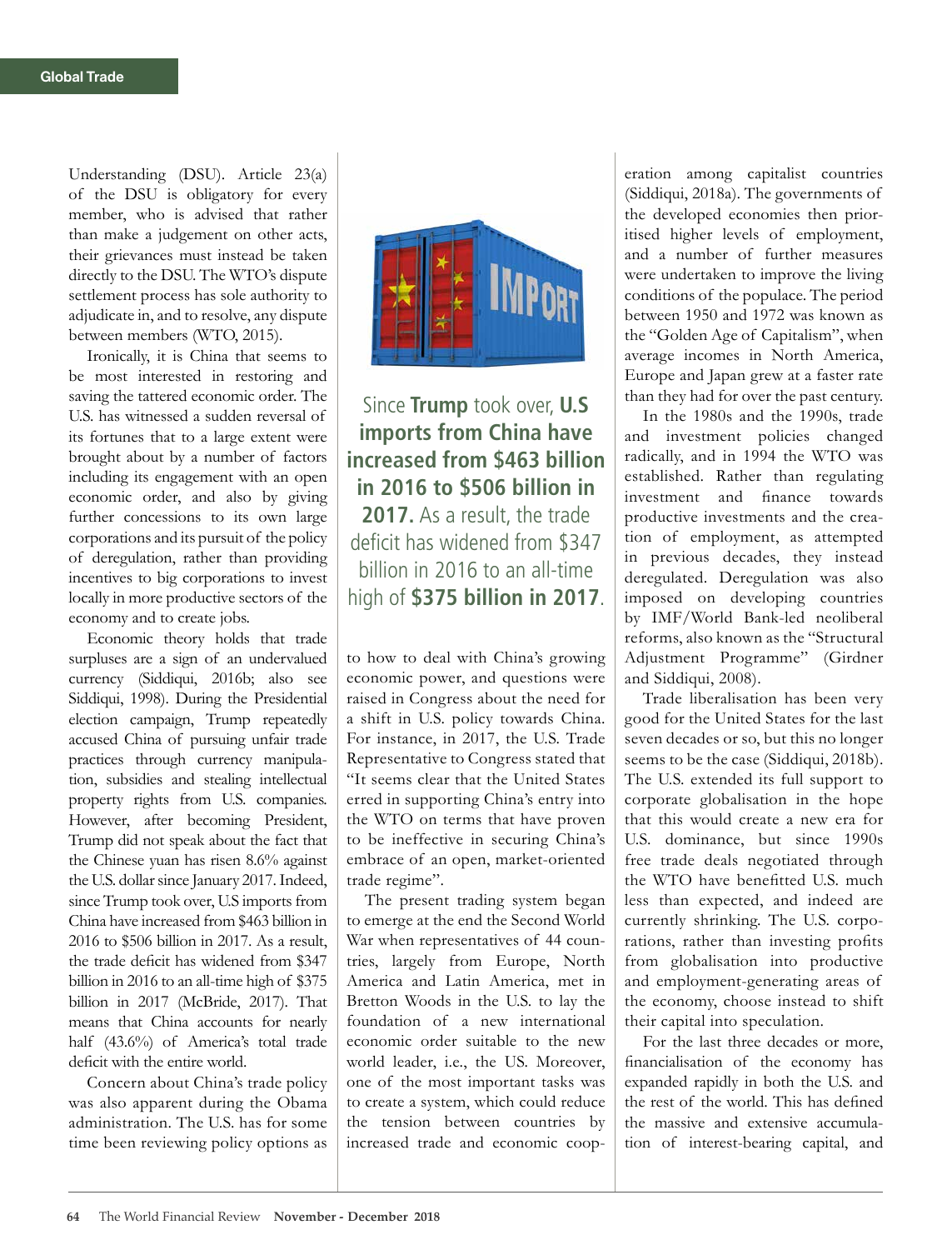has profoundly transformed the organisation of economic and social reproduction. These transformations not only include the outcomes but also the structures, processes, agencies and relations through which those outcomes are determined across production and employment. Financialisation encapsulates the increasing role of globalised finance in ever more areas of economic and social life. In the United States and other advanced economies, Fine and Saad-Filho (2017:692) argue that: "the realisation that the operation of key neoliberal macroeconomic policies, including 'liberalised' trade, financial and labour markets, inflation targeting, central bank independence, floating exchange rates and tight fiscal rules, is conditional upon the provision of potentially unlimited state guarantees to the financial system, since the latter remains structurally unable to support itself despite its escalating control of social resources under neoliberalism". However, soon after the global financial crisis of 2008, as Adam Tooze (2018) explains that in the U.S. and Europe, "The failures of banks forced "scandalous government intervention to rescue private oligopolists" (Cited in Wolf, 2018).

Ten years have passed since the global financial crisis of 2008 which nearly reduced capitalism to bankruptcy. However, it did not lead to the same kind of complete meltdown as happened in the Great Depression of 1930 for the majority of the developed economies. The 2008 crisis affected the global economy adversely, particularly developed economies, with a subsequent decade of slow growth, low investment, and low productivity which has further been marked by increased public debts and current account deficits. According to the World Bank, the overall investment level in the United States has fallen from 25% of GDP in 1980 to 19% in 2017 (McBride, 2017). Since the 2008 financial crisis, the U.S. economy, despite some recent signs of improvement, is still far from achieving sustained economic growth.

At the same time, the Chinese economy was, at least initially, adversely hit by the global financial crisis, (Siddiqui, 2015b) but the country was able to recover in only a short period; a decade later, the country had emerged as a major economic power. In China, state capitalism was seen as an important policy tool with which to assist the economy and

state-owned enterprises were not abandoned, as happened in the early 1990s in Russia. As a result, since the crash China has emerged as the world's second-largest economy and the world's biggest manufacturer and exporter of goods (Siddiqui, 2015c). During the same period, the U.S. economy has, relatively speaking, weakened, and consequently Trump considers China to represent a serious threat U.S. trade hegemony (Wolf, 2018).

Between 2009 and 2017, the Chinese economy tripled in size, and by 2012 had overtaken Japan as world's second largest economy. Its economic growth continued at a rate of around 10% until 2011, and thereafter by nearly 7% per annum, which is above the worlds' average economic growth of 3.9%. China's per capita income had risen from \$3,500 in 2009 to \$8,800 in 2017. In 2017, China created 11 million jobs compared to just 1 million in India.

In recent years, China has begun to move away from low-cost, export-led growth towards a gradual increase in domestic consumption and the acquisition and development of a high-tech base. As a result, the trade to GDP ratio has fallen from 37% in 2008 to 20% in 2017, while the domestic consumption of GDP has increased steadily since 2012. There is further evidence that China has been undergoing a structural change in recent years. For example, between 2011 and 2017, the share of earlier key industries such as cement, steel, coal and iron declined from 75% to 60%, while for the same period the share in other sectors such as energy, healthcare, entertainment and hightech has risen and service sector employment has



According to the World Bank, the overall investment level in the United States has fallen from 25% of GDP in 1980 to 19% in 2017.

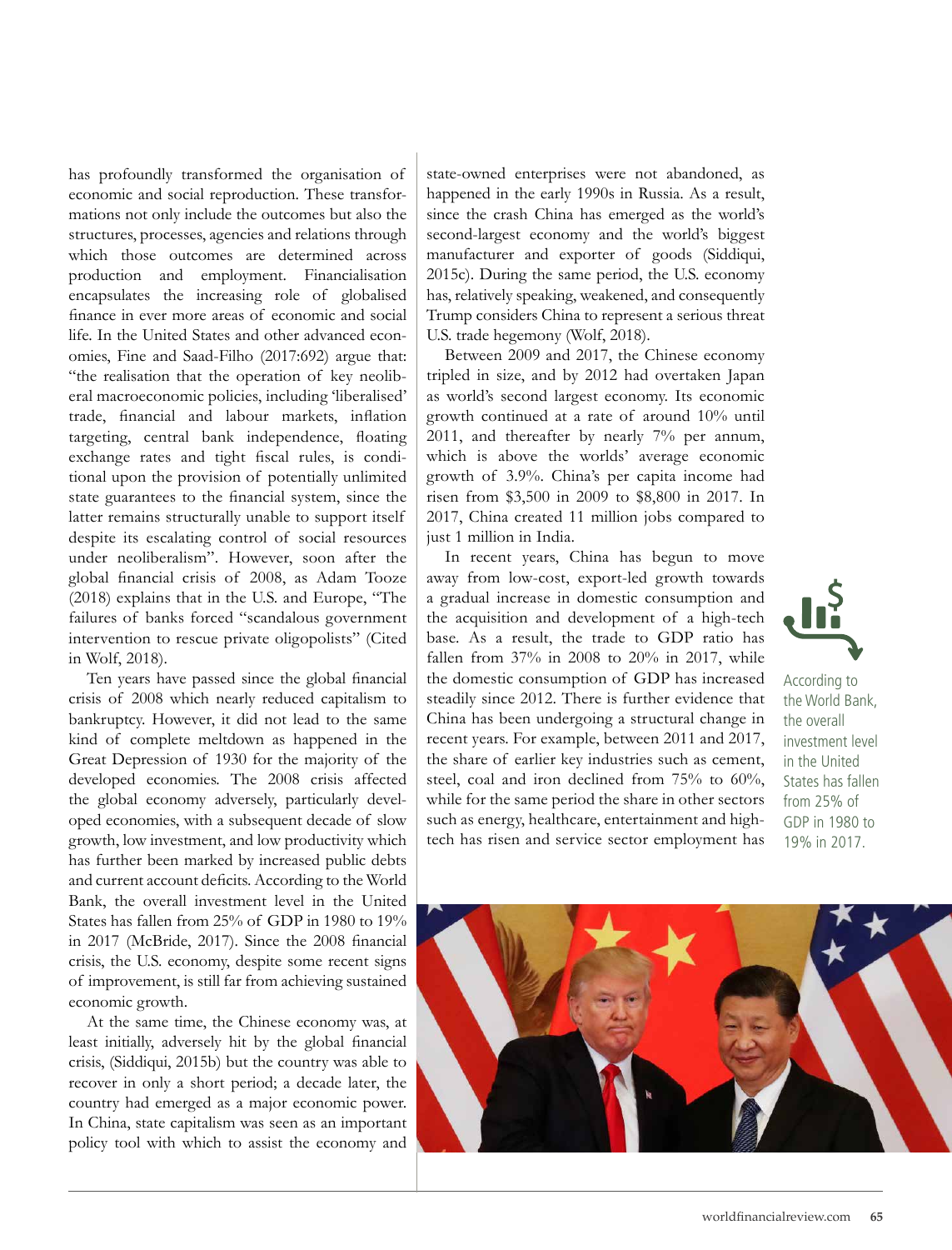

**Figure 1: Trends in United States' External Payments (in billion dollar) Source: International Monetary Fud (IMF), 2018.**



increased from 33% to 45% over the same period. Moreover, in 2017, China had 109 companies in Fortune Global 500, which has risen from 10 in 2001 to 30 in 2008 (McBride, 2017).

The recent initiative by Chinese President Xi Jinping, "Made in China 2025", sets out plans to develop Chinese technology in key industries such as aircrafts, robotics, pharmaceuticals and defence. This has further antagonised the U.S.; the U.S. Trade Representative described it as an attempt at



Despite all these changes, the United States wants to **keep the U.S. dollar as the de facto global currency**, even at the expense of huge trade deficits.

"seizing economic dominance of certain advanced technology secto rs" (McBride, 2017).

Moreover, China is challenging the advanced economies monopoly in robotics and 3D printing. The Chinese government has undertaken a huge investment drive in aviation engines, electronic chips and set a target to become the largest investor in R&D in the world. Despite all these changes, the United States wants to keep the U.S. dollar as the de facto global currency, even at the expense of huge trade deficits.

The question arises as to whether the United States' protectionism is justified. Therefore, in order to assess this, we will attempt to take a somewhat long-term view regarding the external payments situation of the U.S. Figure 1 provides a summary of the external sector of the country from just before the breakdown of the Bretton Woods System in 1971.

To understand the situation more clearly, we need to analyse the U.S. trade in goods and services and its current account situation on the basis of available statistics. Figure 1 shows the external sector payments of the US from 1970 to 2016. Apart from few exceptions, most of the time its current account was negative in goods. However, the late 1980s service sector gained a surplus and is steadily rising. Despite these changes, the rise in service export was unable to fill the gap created by the general trade imbalance in goods. Moreover, since 2014, service export has stagnated, which has thus become a real problem for the U.S. The United States trade deficit kept on rising, and has grown remarkably over the last two decades. This was coincidental with the period when China joined WTO, all of which appears to have given the U.S. the excuse to blame China for raising its trade deficits.

 Figure 2, which shows the trade in goods between the U.S. and China, indicates that the U.S. had trade deficits in goods with China since the early 1990s, which has grown up sharply. For example, the deficit was only \$10 billion in 1990, but by 2000 had reached \$100 billion; by 2005 it had risen further to \$200 billion, by 2012 it rose to \$315 billion, and by 2017 it had reached \$376 billion. The sharpest rise was since 2001, which also coincided with China joining the WTO. For example, China's exports to the U.S. increased from \$125 billion to \$505 billion, while U.S. exports to China rose from merely \$19 billion to about \$130 billion for the same period.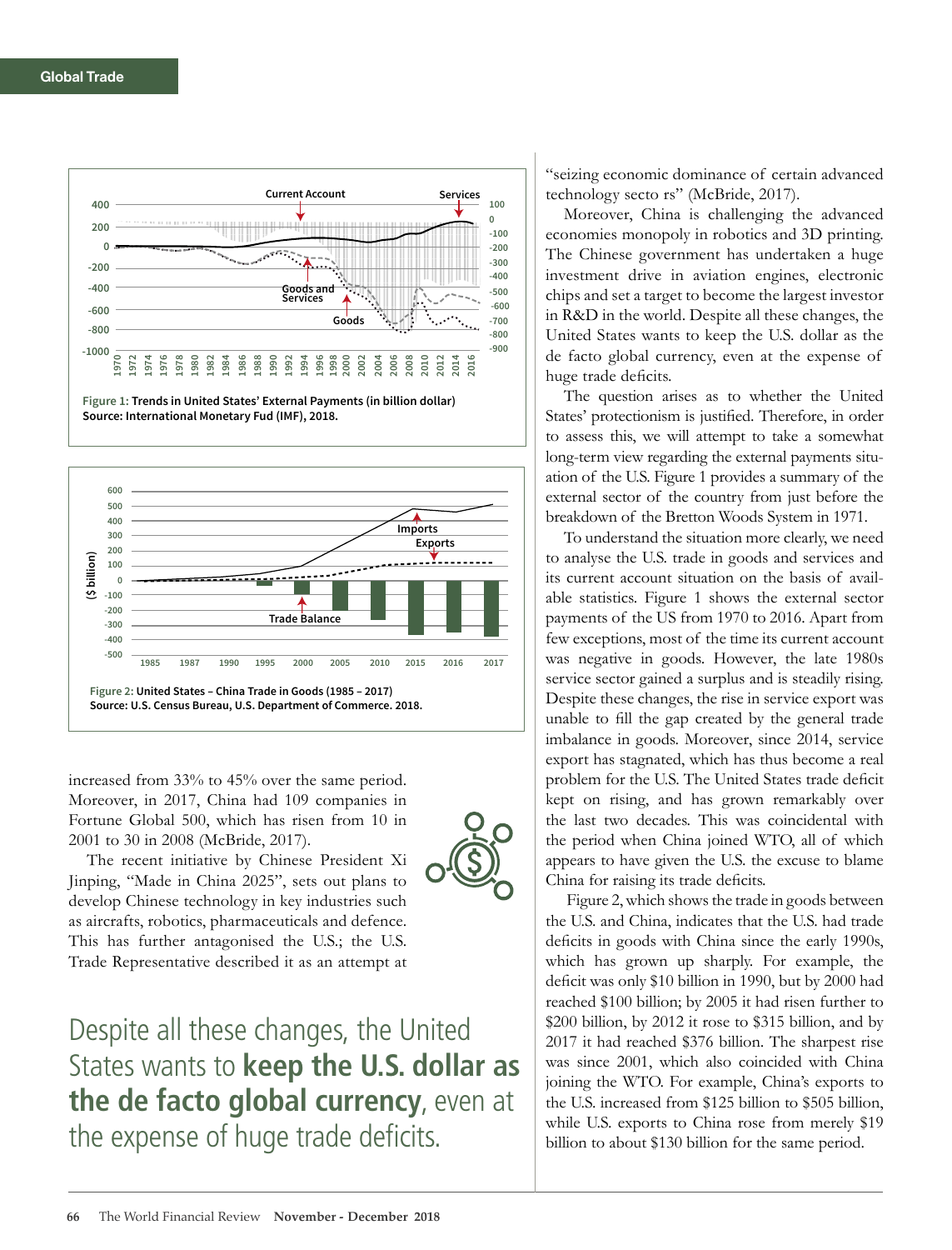## **The United States has witnessed a decade of slow growth, low investment, and low productivity, all of which has been further marked by increased public debts. All of these factors have contributed towards higher levels of current account deficits.**

The question arises as to the extent to which China is responsible for the U.S.' rising trade deficit. To answer this, we need to examine the U.S.' trade performance with the other major trading partners. Figure 3 indicates that China is an important trading partner for the U.S., but that China still has less than half of the U.S.' overall trade deficits. For example, according to the statistics, in 2017 the U.S.' trade deficit with China was \$375 billion, however, its overall trade deficit was \$775 billion. This means that even if the U.S. were to eliminate its trade deficit with China, its trade imbalance problems would still exist.

China is largely facilitating the final assembly stages of global production networks of vertically integrated high-tech industries. To explore the magnitude and patterns of trade arising from cross-border production networks, it is necessary to separate parts and components from final assembled products traded within global production networks. The U.S. trade war, if broadened, will adversely affect U.S. corporations as well.

Exports of global production network (PN) exports from China rose from \$47 billion in 1993 to \$1.3 trillion in 2015, where these products accounted for more than 70% of China's total manufacturing exports as indicated in Figure 4. This pattern shows China's dominant role as an assembly centre within global production networks. In 2015, China accounted for 27% of the total global network product exports worldwide, compared with an 18% share in total world manufacturing exports (see Figure 5). This means the shares of both final assembly and components were notably higher than the aggregate global export share.

In fact, U.S. trade imbalances are largely self-inflicted. The U.S. needs to address factors within its economy rather than blaming others, especially China. Trade deficits (i.e., imports more than export), reflects the saving-investment gap in terms of national income, which is associated with low levels of domestic saving rates (Siddiqui, 2016c). Most economists and policy makers have barely touched on this important issue, namely that consumption has risen while saving rates have

declined, or otherwise remained low. For example, the U.S. domestic savings rate was never higher than 24% in the 1950–60s, but for the last two decades it has steadily declined and is now below 17% (McBride, 2017).